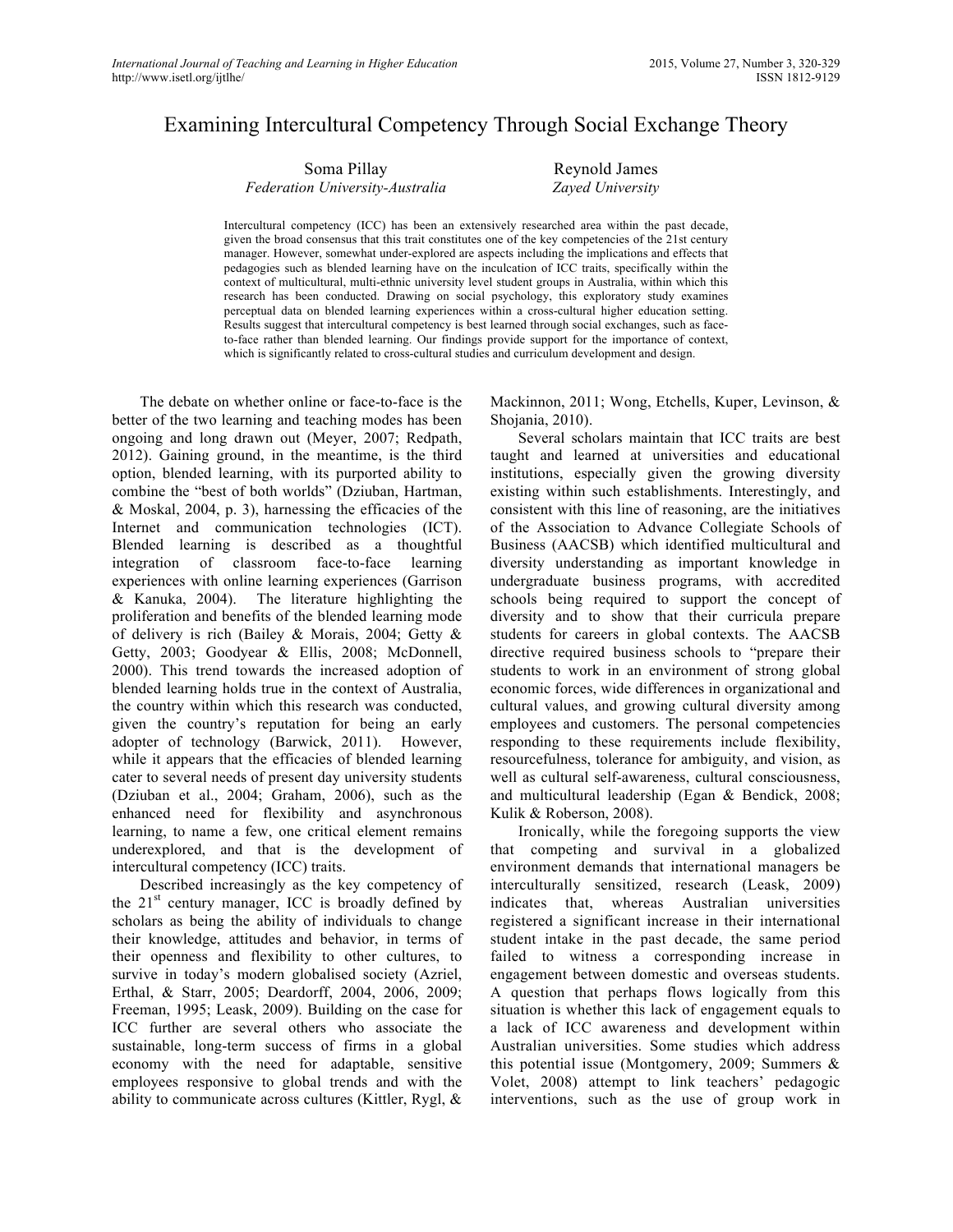culturally diverse cohorts, to students' enhanced cross-cultural capability and their sense of belonging.

This latter aspect resonates well with social exchange theory (SET), which postulates that human behavior, or social interaction, is an exchange, with exchange defined as social interaction characterized by aspects including reciprocal stimuli and enduring longterm social relations (Buchan, Croson, & Dawes, 2002; Zafirovski, 2005). A study by Yamazaki and Kayes (2004) revealed that 73 intercultural competencies are required for successful international managers. Some significant skills and abilities identified in their study included interpersonal skills, ability to use humor, interaction management, relationship building, and cultural empathy. Could the foregoing, therefore, when extended to the context of a highly international and multi-cultural student group with a strong digital divide (Prensky, 2001), be construed to mean that more faceto-face interactions, and hence reduced BL, is the way forward to allow for more social interaction and more reciprocal stimuli and, therefore, more ICC learning? In this article we attempt to address this through our research question: How do face-to-face and blended learning mode of learning compare in a highly crosscultural setting where the main objective is to develop skills in ICC? Following from this research question, perceptual data was extracted from within an international, multi-cultural, post-graduate student cohort in an Australian university. Findings are supported with the key tenets of SET, an approach not particularly evident in the extant literature comparing the efficacy of face-to-face and blended learning, thereby giving this study its element of uniqueness.

We initially touch upon the broader elements of blended learning and face-to-face modes of delivery, followed by the increasing trend towards adoption of blended learning by the higher education sector the world over, and finally the growing importance of ICC and the critical need for inculcating these traits within student communities. Following this, we develop our argument that face-to-face is a more effective method than blended learning to develop ICC within crosscultural student groups while simultaneously discussing and integrating elements of SET to inform our arguments.

## **The Case for Blended Learning**

The extant literature is rife with statistics detailing the proliferation of technology enhanced non-traditional instructional methods in the higher education landscape, often referred to as technology-mediated learning (TML). Characterizing these institutions are ongoing investments aimed at enhancing integration of technology components into courses ranging from information sciences and technology and communications to chemistry, nursing, and tourism and hospitality management (Alavi & Gallupe, 2003; Bailey & Morais, 2004; Brower, 2003; Christianson, Tiene, & Luft, 2002; Dziuban et al. 2004; Getty & Getty, 2003; Ladyshewsky & Flavell, 2012; Meyer*,* 2007*;* McDonnell, 2000; Paulisse & Polik, 1999; Sigala & Christou, 2003; Simkins, Coldwell, Close, & Morgan, 2009,). Although some studies, such as those of Bailey and Morais (2004) and Dziuban et al. (2004), appear to be American-centric, the significance of their research is arguably applicable to other developed nations, such as Australia, given the proliferation of computer mediated learning in recent years.

The blended learning delivery option, according to its proponents (Bailey & Morais, 2004; Dziuban et al., 2004; De George-Walker & Keeffe, 2010), allows for retention of the face-to-face element and the effectiveness and socialization opportunities of the classroom while combining with the technologically enhanced learning environment, thus affording the best of both worlds. In order to ensure quality of learning environments, it is important to consider the design of, and students' engagement in, the learning environment (Duffy & Kirkley, 2004). Learning environments which are ineffectively designed could potentially lead to unsuccessful or unsatisfactory educational experiences. To address this concern, the community of inquiry (CoI) framework, developed by Garrison, Anderson, and Archer (2000), has been widely accepted and adopted (Arbaugh et al., 2008; Garrison & Arbaugh, 2007). The CoI framework, with its emphasis on critical thinking and collaboration, provides a well-structured model and a set of guidelines to create effective learning communities in online and blended learning environments (Garrison & Anderson, 2003; Garrison & Vaughan, 2008).

## **Face-to-Face and ICC**

An interesting parallel development is the growing organizational demand for cross-culturally capable employees who work within increasingly multi-cultural workforces (Goltz, Hiatapelto, Reinsch, & Tyrell, 2008; Pillay & James, 2013) to be equipped with skills including problem solving and advanced interpersonal skills (Avery & Thomas, 2004; Yamazaki & Kayes, 2004). Specifically, within the Australian context, the recent White Paper released by its government (Australian Government, 2012) clearly details the need for the nation to broaden and deepen its understanding of Asian cultures and languages as a route to becoming more Asia capable and literate. Some scholars argue that an effective solution to meeting ICC relevant demands is through universities training students prior to their entering the workforce (Freeman, 1995). Supporting such thinking are others who maintain that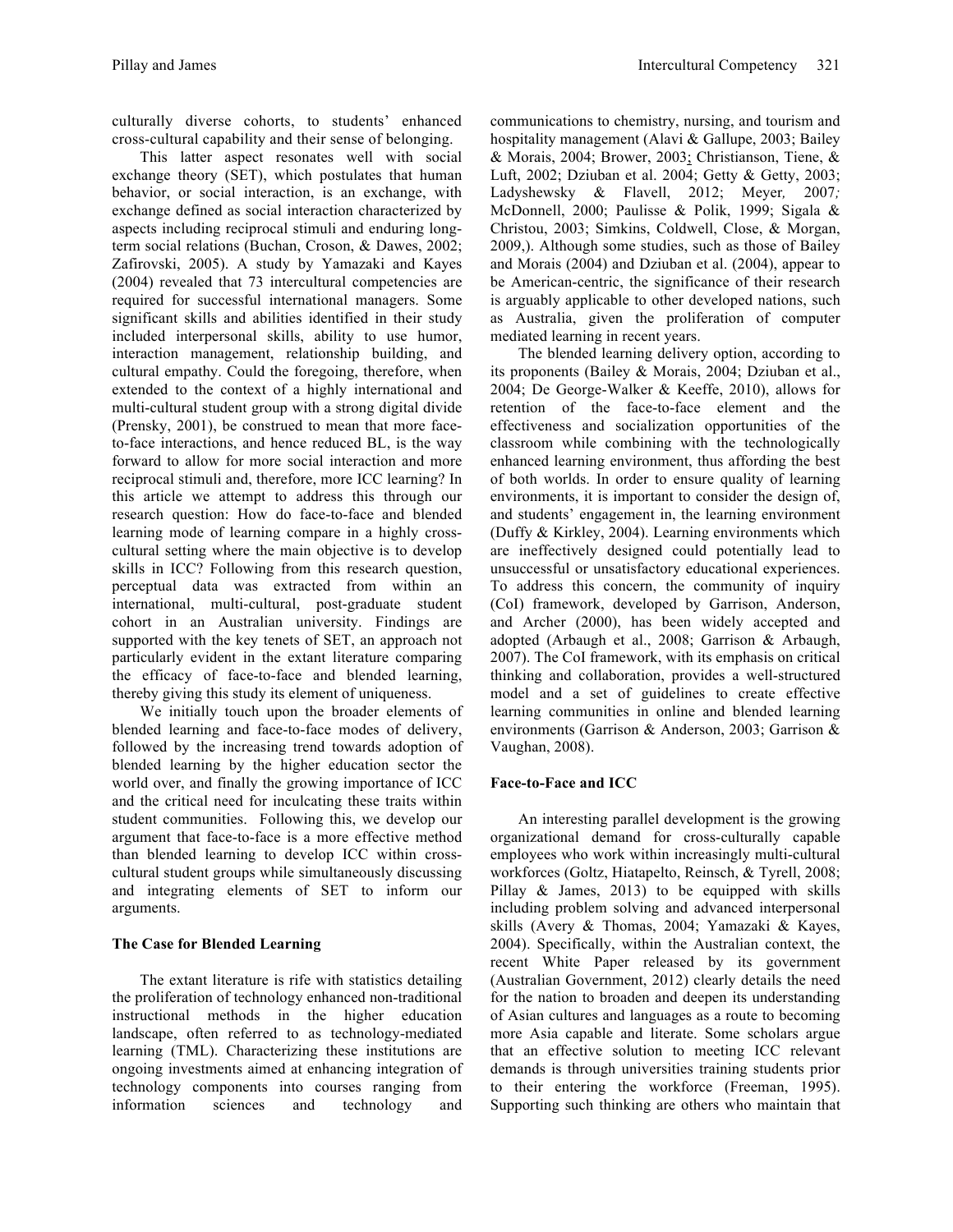the increasing cultural, socio-economic and age-related diversity seen within universities (resulting from a greater demand for education) make them a valuable resource and an ideal training ground for imparting intercultural competence and allied skills within a lowrisk environment (Azriel et al., 2005; Leask, 2009).

However, flowing from the aforesaid is a somewhat interesting and what appears to be an ironic scenario wherein universities on the one hand are being pressured to mold students into interculturally competent employees of the future, while on the other hand they are being required to do so with reduced face-to-face contact given the exponential increase in the adoption of online, technology-enhanced delivery modes. It is possible to reason that this sustained push towards the adoption of blended learning reflects a *one size fits all* mentality that somewhat disregards the fact that individuals from different cultural backgrounds have different learning style preferences (Holtbrugge & Mohr, 2010; Kayes, 2002; Kolb, 1984; Kolb & Kolb, 2005; Yamazaki & Kayes, 2004). This potentially creates a contentious situation with tensions and, arguably, a trade-off, in that a reduction in face-to-face delivery equates with diminished ICC development of students. Implicit within this contentious scenario, and observable in its violation, is the assertion of Dewey (1916) that there is an inextricable link between what is taught and the method of teaching it. While extending this premise further in the following sections, we argue that the case for maintaining the principles of SET and developing students' ICC traits, and harnessing the benefits of the diversity available within university student communities, is as strong as is the case for enhanced face-to-face contact to facilitate the nurturing of these traits.

Several scholars argue that the benefits that accrue from effectively tapping into the diversity within today's higher education settings cannot be overemphasized (Bledsoe, Oatsvall, & Condon, 2010; Garcia et al., 2001; Milem, Chang, & Antonio, 2005)**.** While claiming that institutions that deliver programs with a strong diversity benefit students, including enhanced cognitive and critical thinking skills, such scholars also maintain that students of such environments are more likely to recognize inequality and act on resolving it, and they are better prepared for life in an increasingly complex and diverse society and are more open to living in racially diverse neighborhoods after graduation. Others (Briguglio, 2006a; Briguglio, 2006b) maintain that time allocated within classrooms to aspects such as icebreaking, sharing expertise, and social interaction creates a climate of interaction which results in valuing crosscultural skills and knowledge.

On the other hand, however, are forceful arguments (Anderson, 2008; Fincher, Carter, Tombesi, Shaw, &

Martel, 2009) that merely being part of a common campus or class does not make up for successful peer interaction. Perfectly mirroring this is the higher education tapestry in Australia, rich in the cultural diversity of its student population, with a dramatic increase in the absolute number of international students studying in its universities in the last decade; however, there has been no corresponding increase in terms of the interaction levels between local (Australian) and overseas students over the same period (Leask, 2009). Arguably, the key to the dilemma of optimizing the benefits of interaction lies in this being "planned and incorporated" within curriculum design, according to a research project examining the benefits and hindrances to interaction among students from diverse cultural and linguistic backgrounds which was conducted in Australia between 2008 and 2010 (Arkoudis et al., 2010). Interestingly, this research found that while the potential obstacles on the teaching side included "limited time" available to foster interaction, a key barrier identified on the learning side was limited time spent on campus. It could be argued that both responses are clearly indicative of more, not less, face-to-face interactions needing to be planned and incorporated within curriculum.

While research by Ledwith, Lee, Manfredi, and Wildish (1998) suggests that diverse groups take much longer to become effective, Summers and Volet (2008) indicate six months as being the approximate minimum time necessary for culturally heterogeneous groups to work effectively. Viewed in this light, the case for the reduction of the face-to-face interface, via enhancement of blended learning, has worn thin. Intercultural competencies and understanding evolves through interactions with others (Barro, Jordan, & Roberts, 1998). According to Barro et al. (1998), "Culture is not something prone, waiting to be discovered but an active meaning-making system of experiences, which enters into and is constructed within every act of communication" (p. 83). Through interaction,  $(p. 83)$ . Through interaction, individuals become more aware of (their) own cultural norms and make them explicit, a process that can be described as *making the familiar strange*.

## **Viewing Intercultural Competency through Social Exchange Theory**

In addition to the argument above—and adding further credibility to the case for face-to-face being the better choice than blended learning, insofar as enhancement of ICC development is concerned—are several aspects of social exchange theory (SET) developed by Thibaut and Kelley (1959). Social exchange theory is a broad approach used to explain and predict three dimensions to developing cross cultural skills: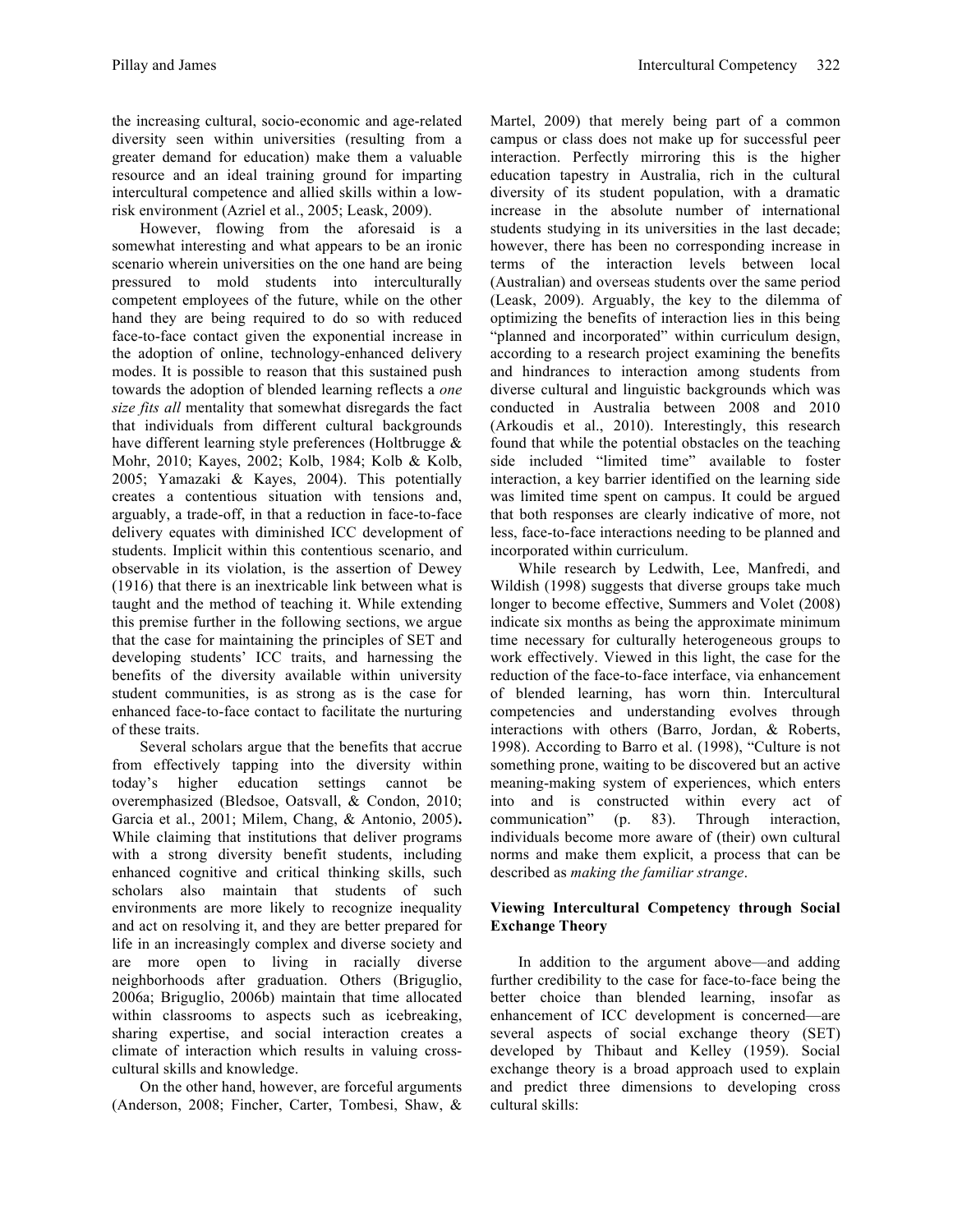- *Relationship maintenance* has a fundamental premise that human behavior is an *exchange of rewards* between actors, with exchanges (or *social interactions*) comprising enduring long-term social relations and with increasing social distance resulting in decreasing cooperation (Buchan et al., 2002; Zafirovski, 2005). Thibaut and Kelley's (1959) theory examines personal relationships in terms of costs versus benefits. What rewards do we receive from a given relationship, and what does it cost us to obtain those rewards? The theory takes into account how satisfied players would be with the relationships they choose to maintain. This, if juxtaposed with the findings of the scholars discussed earlier (Ledwith et al., 1998; Summers & Volet, 2008), would mean that lesser face-to-face interaction would result in lesser satisfaction (rewards) for players.
- *Exchange processes* are a function of reciprocal stimuli, with exchanges tending to breakdown if not reciprocated, that is, allowing an imbalance to permeate the exchange (interaction) process.
- *Social interaction* assumes that individuals establish and continue social relations on the basis of their expectations that such relations will be mutually advantageous. Such interaction allows for greater reciprocal exchanges (stimuli), and more opportunity for building enduring long-term social relations.

Further, the noted SET theorist Homans (1958) maintains that "the more one is likely to engage in an action, the more valuable its reward" (p. 600). While proponents of BL might argue that contact time and overall hours of faculty-student interaction are not necessarily negatively impacted, research by Meyer (2007) highlights three distinct advantages of face-to-face discussions in scenarios involving multicultural student groups: (a) the emotion, energy, fluidity, and ease of face-to-face exchanges, which capture very real advantages of face-to-face exchanges; (b) the ability to read nonverbal signs (body language, facial expressions) are seemingly critical to some students; and (c) immediate feedback (through nonverbal cues or verbal responses from their classmates), i.e., the students' pointsof-view are immediately evaluated and in a way that is more memorable and also easier to respond and react to in the face-to-face discussion. Socially and emotionally, face-toface oral communication is a rich medium as maintained by Garrison and Anderson (2003).

While SET and ICC are not meant to be interpreted as one and the same, they complement each other. The underlying premise of both SET and ICC is that social relations are a phenomenon permeating all aspects of behavior and social exchanges. The concepts of exchange and cultural competence are interdependent and closely intertwined.

## **Unit Description**

The primary aim of the intercultural competency unit, of which the participants were a part, was to consider the issues of intercultural competence for people working in the area of international management and diversity. The unit takes the position that valuing differences and managing diversity is central to successful international management. In preparation of developing knowledge and skills of intercultural competence, the unit explores new and emerging developments that have changed what international managers are currently facing, and likely to face, in the coming years. Students successfully completing the unit are able to develop intercultural competencies and a global mindset which is demonstrated through experiential learning. The unit objectives include effectively managing people across cultures, being an effective team player in diverse environments, critically evaluating facets of international management, and appreciating the importance of managing change within a multicultural environment. To achieve the unit objectives, both the face-to-face and blended learning modes supported the need for coursebased interaction. Well-structured interactions throughout the learning process encouraged the development of ICC skills through the adoption of the KOLB model.

Experiential activities were designed for both F2F and blended learning. Social exchange theory is based on the premise that behavior is an exchange of rewards between actors. The concept of exchange within the ICC context includes social gratification. As such, in order to develop ICC skills, tools such as the discussion board encourage students to experience, reflect, think and act in order to transform their experiences into active cross cultural learning. As experiential learning includes as one of its four pillars concrete experiences (CE), team-based activities were developed for both face-to-face and blended learning, to develop CE skills such as relationship building and understanding cross-cultural issues. Cross-cultural virtual team-based assessments, in-class assessments requiring cross cultural group formation, and case study analysis were some of the opportunities presented to students to encourage social exchanges, thereby developing their ICC. Crosscultural groups were formed based on country background; for example, one group may have had four members from four different countries.

#### **Method and Results**

#### **Participants**

Participants included students enrolled in a unit of a postgraduate program at an Australian university. Questionnaires were administered by the authors during regular classroom time. Students were briefed as to the content and purpose of the survey. Participants were requested to place their completed surveys in a designated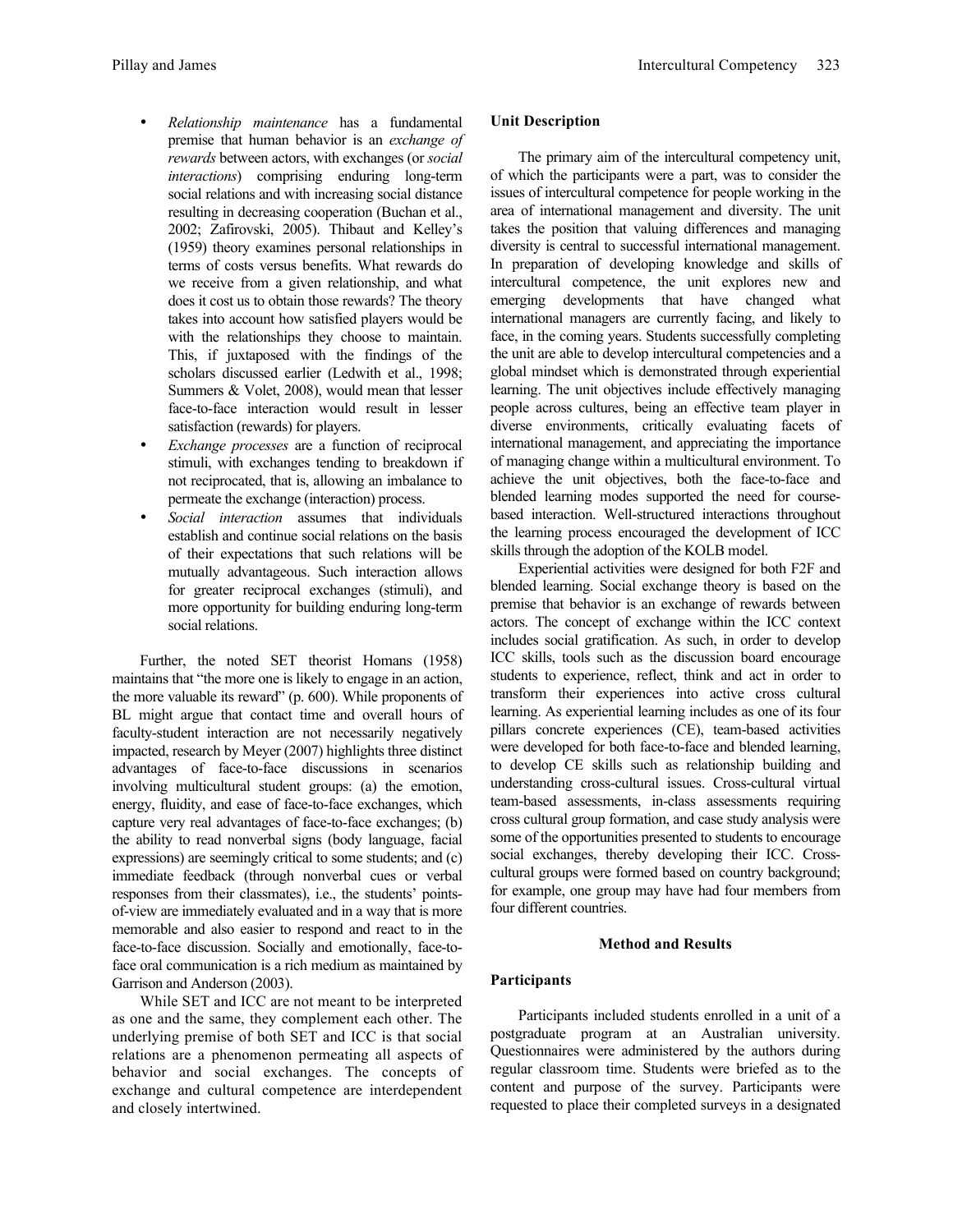drop-off box, which insured anonymity. The students in the sample come from 17 countries, with the majority (22%) being Australian born, followed by Chinese (21%) and Vietnamese (13%) students. Slightly more than half of the students (35 students, or 51%) were enrolled for a Master's Degree in Human Resource Management, followed by a Master's Degree in International Business (30 students, or 44%). A larger proportion of students (55 students, or 80%) had industry experience. We were interested in examining perceptual data of students' experiences after face-to-face and after blended learning. Like much survey research, this survey asked participants for their own perceptions of their experiences in relation to the unit objectives described earlier.

## **Instrumentation**

We examined students' perception of blended learning and face-to-face in a cross-cultural context by way of a survey that included: (a) 20 items adapted from the studies of Bailey & Morais (2004), Lewis (2010), Meyer (2007), Orhan (2008), Skelton (2008), and Smart and Cappel (2006) (see Table 1); (b) eight demographic questions (see Table 2); and (c) two openended questions ("What are the advantages of studying in a blended learning mode for you?," and, "What are the disadvantages of studying in a blended learning mode for you?"). Students' responses to all 28 Likertscale items typically ranged from *strongly disagree* to *strongly agree*. The survey included two separate sections, one requesting perceptual responses to face to-face experiences and one to blended learning experiences. In total, we collected questionnaires from 80 students, which was the total number of students enrolled for this unit. A number of questionnaires (12) were not included in our subsequent analysis, as relevant parts of the questionnaires were not filled in. After eliminating questionnaires that were not filled in correctly, we had responses from 68 students that could be used for empirical analyses. In line with the unit objectives, principles of SET and core skills required for ICC, the 20 items and the two open ended questions were examined against three dimensions: (1) social interaction, (2) relationship maintenance, and (3) exchange of rewards (see Table 3).

## **Results**

The 13 items of the overall learning experience scale, as depicted in Table 2, were subjected to a series of exploratory factor analyses using SPSS. Prior to performing the analyses, the suitability of the data for exploratory factor analyses was assessed using a principle components analysis. Inspection of the correlation matrix revealed the presence of some coefficients of .3 and above. The Kaiser-Meyer-Oklin value was .83, exceeding the recommended value of .6 (Kaiser, 1970, 1974), and Barlett's test of sphericity (Barlett, 1954) reached statistical significance supporting the factorability of the correlation matrix.

Students were asked to rank, on a seven-point Likert scale, their perception of blended learning specifically. The results revealed 63% broadly agreeing (*strongly agree* and *agree*) and 17% broadly disagreeing (*strongly disagree* and *disagree*) to the statement, "I enjoyed the blended learning environment," while 46% broadly agreed to the statement, "I prefer blended learning to face-to-face." This "convenience" factor surfaced in the open-ended responses. Participants broadly agreed (86%) that "time spent in the face-to-face class was worthwhile," while only 31% broadly agreed that "time spent learning through BL was worthwhile." The majority of participants (72%) broadly agreed that "having responsibility for my own learning was useful*"* and "having control of my own learning material was useful" (71%), while 47% preferred to take all courses in a blended learning environment. The discussion board was an active tool for both face-to-face and blended learning modes and contained activities which required different forms of engagement addressing various ICC skills.

Selected direct responses from the two open-ended questions ("What are the advantages of studying in a BL mode for you?," and, "What are the disadvantages of studying in a blended learning mode for you?") are summarized in Table 3.

## **Discussion**

## **Implications of Findings**

Perceptual data indicate that face-to-face learning is potentially more effective in a highly cross-cultural setting where the main objective is to develop skills in intercultural competencies. The principal objective of this exploratory paper has been to examine the influence of face-to-face learning as compared with blended learning on the development of ICC skills. This was done through the lenses of SET, a more ambitious sociological theory, which views human behavior and relations as a phenomenon permeating all facets of social life. We maintain that applying SET to areas of management, including cross-cultural management and management education, lends to SET's explanatory value, which has been felt in diverse disciplinary areas. Responses to the open ended questions indicate that social exchange and interaction plays a fundamental role in the process of constructing ICC skills. As knowledge is fluid and dynamic, it takes on new meanings relative to the activity and situations under consideration (Brown, Collins, & Duguid, 1989). We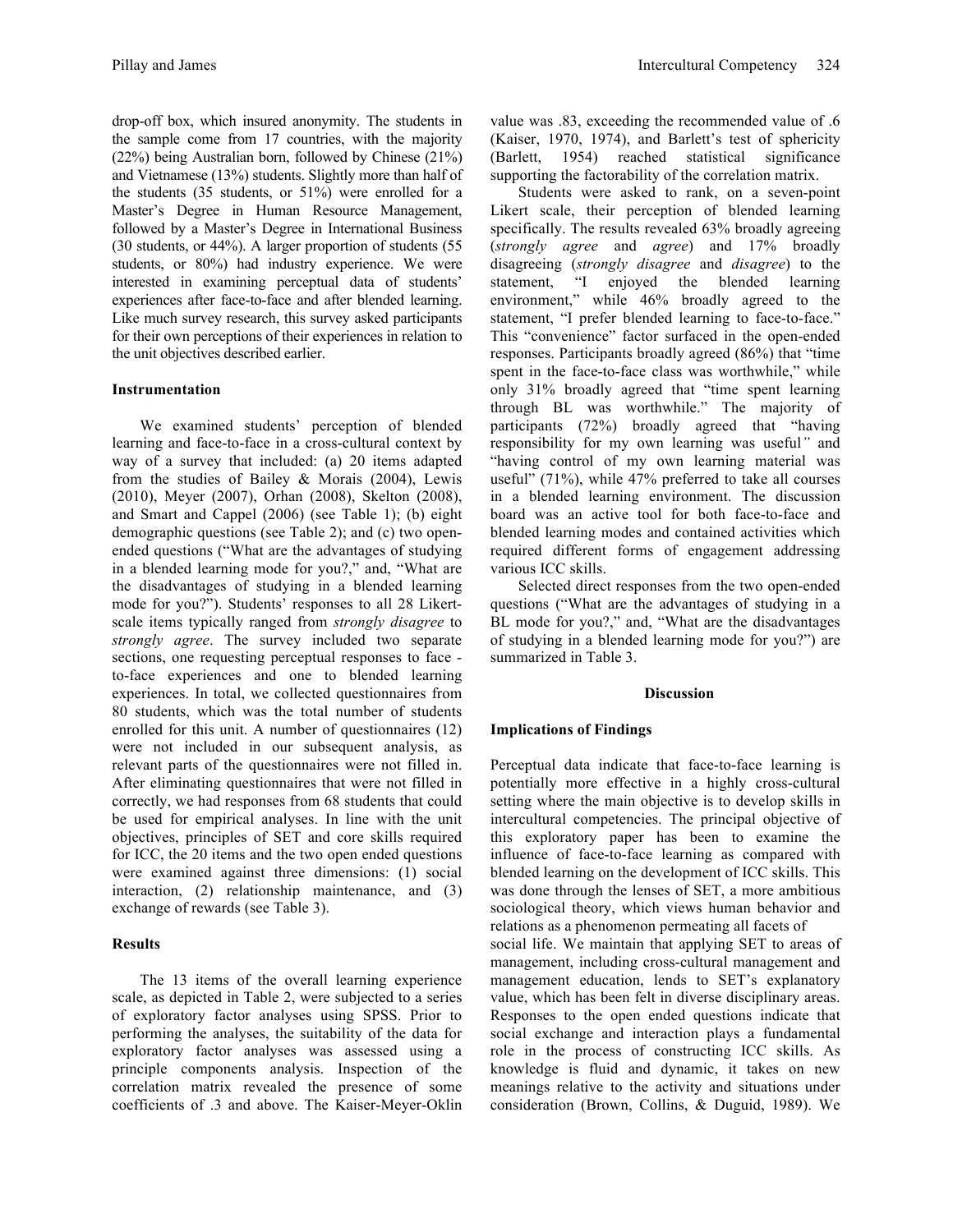|                    |                                                                                                    | After face-to-face |      | After blended learning |      |                  |
|--------------------|----------------------------------------------------------------------------------------------------|--------------------|------|------------------------|------|------------------|
| SET principles and |                                                                                                    |                    |      |                        |      |                  |
| ICC skills*        | Item                                                                                               | Mean               | SD   | Mean                   | SD   | $\boldsymbol{p}$ |
| ER                 | Discussion was in depth and<br>comprehensive                                                       | 4.00               | 0.87 | 3.31                   | 0.90 | $.000***$        |
| ER, SI, RM         | I remember details on the ideas in<br>our discussion                                               | 3.75               | 0.78 | 3.43                   | 0.87 | $.013*$          |
| ER, RM, SI         | I learn more in this setting                                                                       | 4.03               | 0.88 | 3.04                   | 1.28 | $.000***$        |
| ER, RM, SI         | I learn better in this setting                                                                     | 3.94               | 0.98 | 2.90                   | 1.27 | $.000***$        |
| ER, RM, SI         | I remember who said what in our<br>discussion                                                      | 3.55               | 1.15 | 2.79                   | 1.15 | $.000***$        |
| ER, SI, RM         | I was able to communicate with<br>other students during the semester<br>using the discussion board | 2.95               | 1.17 | 3.06                   | 1.08 | .472             |
| ER, SI, RM         | I was able to share learning<br>experiences with other students<br>using the discussion board      | 3.06               | 1.19 | 3.12                   | 1.12 | .522             |
| ER.SI,RM           | The discussion board created a<br>sense of community with fellow<br>students                       | 3.11               | 1.24 | 3.09                   | 1.15 | .904             |
| ER, SI, RM         | The ability to use the discussion<br>board enabled me to collaborate<br>with the other students    | 3.16               | 1.17 | 3.07                   | 1.21 | .350             |
| ER, RM             | The instructor encouraged me to<br>become involved in the learning<br>experience                   | 4.03               | 0.91 | 3.52                   | 1.00 | $.000***$        |
| ER                 | I was able to interact with the<br>instructor during the learning<br>experience                    | 4.06               | 0.96 | 2.80                   | 1.21 | $.000***$        |
| ER                 | I was able to interact with the<br>instructor outside the regular<br>class time                    | 3.64               | 0.99 | 3.00                   | 1.17 | $.001**$         |
| ER, SI, RM         | The supporting resources made<br>available to me were helpful for<br>my learning experience        | 3.91               | 1.00 | 3.59                   | 1.02 | $.000***$        |

Table 1 *Face-to-Face vs Blended Learning*

*Note.* \*SI-Social Interaction; RM-Relationship Maintenance; ER- Exchange of Rewards

*Note.* \**p* < .05; \*\**p* < .01; \*\*\**p* < .001

acknowledge that in order for the learning experience to be integrated and holistic, the process of knowledge construction involves the learners, the interactions that the learners engage in, and the cultural tools that facilitate such interactions such as TML.

#### **Limitations**

Our results must also be interpreted in light of their limitations. One such limitation is the relatively small sample of students in this study. However, the adequacy of the sample should be viewed as a function of the institutional and academic variables and therefore cannot be generalized across different contexts. The Australian university, which our study is based on, is considered to be a small university with small class sizes. A second limitation is the use of our choice of survey to examine perceptions of blended learning and

face-to-face interaction to students' learning experiences. This type of research may be what Goodyear and Ellis (2008) term as "simplistic comparisons" (p. 141). To avoid such simplistic comparisons, studies may benefit from a more holistic approach. Despite these limitations, the current study gives preliminary evidence of the use of face-to-face and blended learning within cross-cultural settings.

#### **Future Research**

Our findings hold promise for researchers and educators alike in the area of cross-cultural management and management education in that our results provide support for the importance of context, which is significantly related to cross-cultural studies and curriculum development and design. In comparison to most management education topics, blended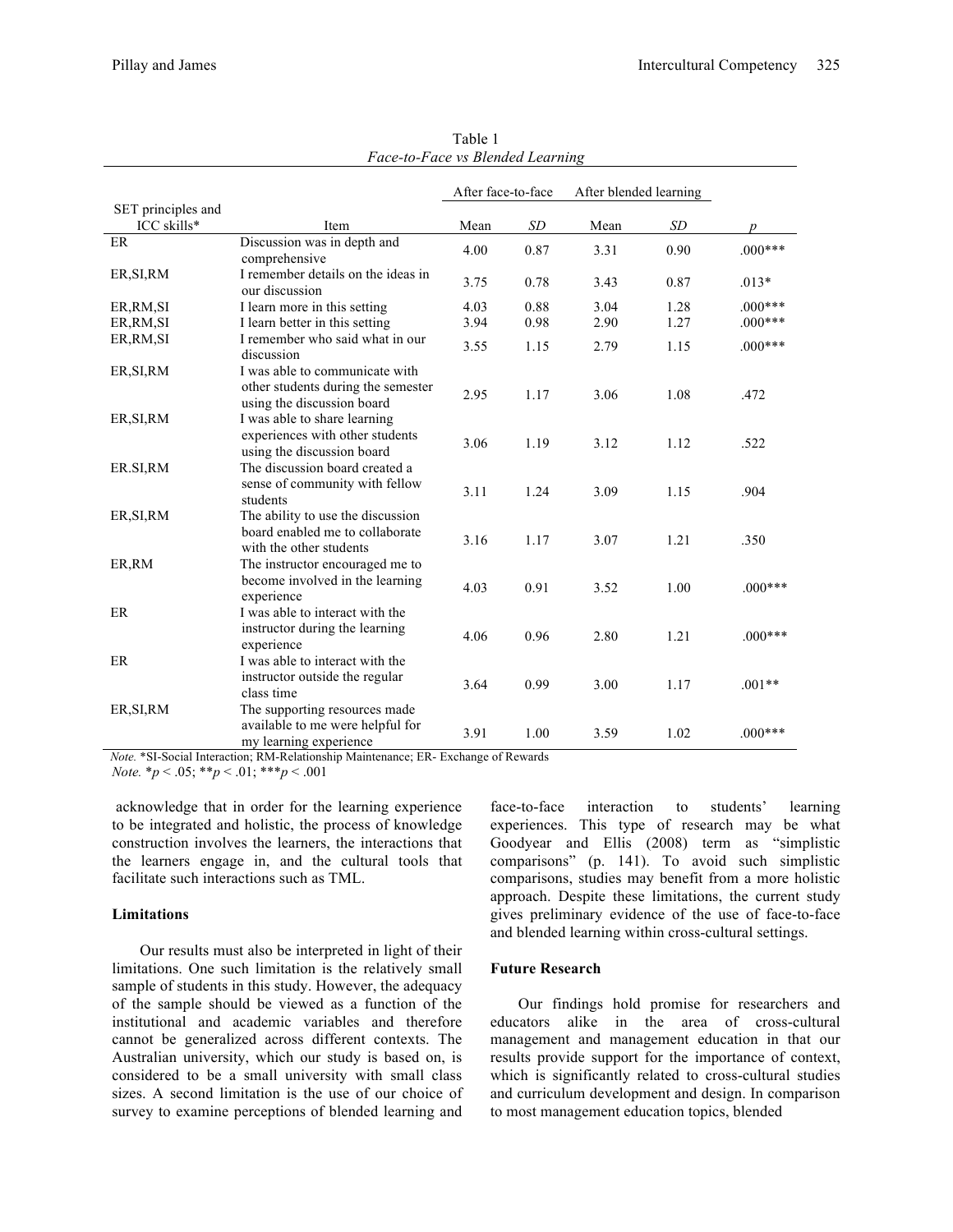| Demographics                         |                |               |  |  |  |
|--------------------------------------|----------------|---------------|--|--|--|
| Characteristic                       | Frequency      | $\frac{0}{0}$ |  |  |  |
| Gender                               |                |               |  |  |  |
| Female                               | 37             | 54.4          |  |  |  |
| Male                                 | 31             | 45.6          |  |  |  |
| Age Groups                           |                |               |  |  |  |
| 20-29                                | 51             | 75.0          |  |  |  |
| 30-39                                | 13             | 19.1          |  |  |  |
| 40-49                                | $\overline{4}$ | 5.9           |  |  |  |
| Work Experience                      |                |               |  |  |  |
| Yes                                  | 55             | 80.9          |  |  |  |
| No                                   | 13             | 19.1          |  |  |  |
| <b>Enrolment Status</b>              |                |               |  |  |  |
| <b>International Student</b>         | 49             | 72.0          |  |  |  |
| Local Student                        | 19             | 28.0          |  |  |  |
| Type of Enrolment                    |                |               |  |  |  |
| Full Time                            | 52             | 76.5          |  |  |  |
| Part Time                            | 16             | 23.5          |  |  |  |
| Discipline                           |                |               |  |  |  |
| Masters of Commerce (HRM)            | 35             | 51.5          |  |  |  |
| Honours (HRM)                        | 1              | 1.5           |  |  |  |
| Grad. Dip. Commerce (IB)             | 8              | 11.8          |  |  |  |
| Masters of Commerce (IB)             | 22             | 32.4          |  |  |  |
| Other                                | $\overline{2}$ | 2.9           |  |  |  |
| Prior Experience in Blended learning |                |               |  |  |  |
| Yes                                  | 35             | 51.5          |  |  |  |
| $\rm No$                             | 33             | 48.5          |  |  |  |

| Table 3                                        |  |
|------------------------------------------------|--|
| SET, ICC, and Face-to-Face vs Blended Learning |  |

| <b>SET &amp; ICC</b>        | Unit Objectives                                                                                  | Responses                                                                                                                     |                                                                                                                                                                                                                                                                                                                               |  |
|-----------------------------|--------------------------------------------------------------------------------------------------|-------------------------------------------------------------------------------------------------------------------------------|-------------------------------------------------------------------------------------------------------------------------------------------------------------------------------------------------------------------------------------------------------------------------------------------------------------------------------|--|
|                             |                                                                                                  | Advantages of blended learning                                                                                                | Disadvantages of blended learning                                                                                                                                                                                                                                                                                             |  |
| Social<br>Interaction       | Managing diversity<br>through group work, team-<br>based activities and<br>experiential learning | Probably did not get to develop ICC<br>but the flexibility was great; good for<br>those who are shy to contribute in<br>class | Little opportunity to get to know other<br>cultures, love direct contact and group<br>work, had good past experiences, learn a<br>lot from other cultures                                                                                                                                                                     |  |
| Relationship<br>Maintenance | Valuing differences,<br>developing intercultural<br>competence                                   | Need to get the unit completed; less<br>interested in team work right now                                                     | BL makes difficult to embrace other<br>cultures. Continued working with some<br>of my class mates in other units because<br>of my relationship with them; blended<br>learning encourages stereotyping.<br>Future international managers sitting in<br>class, wanted to network with them<br>also.                             |  |
| Exchange of<br>Rewards      | Managing effectively<br>people across cultures and<br>social interactions                        | No class time constraints; sometimes<br>hard to get to classes because of<br>work                                             | Learned so much from contact classes.<br>Face-to-face was worthwhile for me;<br>wanted to work with other locals to<br>learn about their culture; wanted the<br>interaction so prefer face-to-face; face-<br>to-face was more energetic, felt very<br>real world; can't understand sometimes,<br>need lecturer and classmates |  |

| Table 2      |  |
|--------------|--|
| Demographics |  |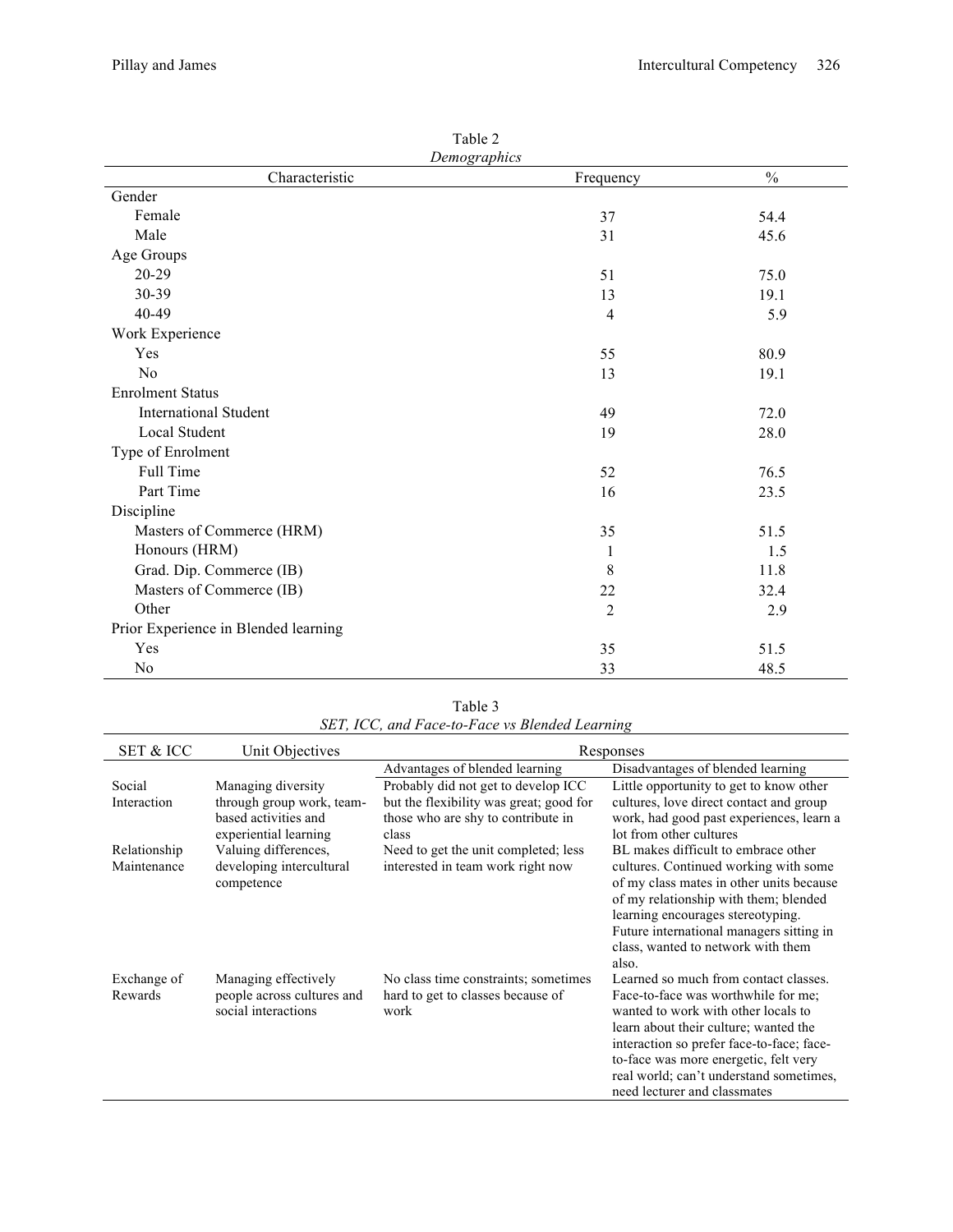learning, within the context of Australian cross-cultural management curriculum, is in its infancy. Any conclusions consistently supported by scientific methods add enormously to our understanding of innovative pedagogies. It is recommended that research continue to be undertaken on institutional, cultural and contextual influences on innovative pedagogies, specifically as it relates to technology. At the time of the study, the application of TML was not as sophisticated, which, while a limitation, also contributes to opportunities for future research. Interesting contributions in this regard (Garrison et al., 2000; Goodfellow, Lea, Gonzalez, & Mason, 2001; Goodyear & Ellis, 2008; Harasim, 2000) point to the benefits of investigating TML. Future studies will also benefit from examining Davis' (1989) Technology Acceptance Model (TAM), which provides a theoretical base for examining students' perceptions and acceptance of computer mediated communication tools. Such studies may potentially provide a sound basis for examining factors that contribute to student acceptance, attitude, and behavioral intention of technology within different learning environments. Additional tests are needed, which include cross-cultural variables within other country contexts so that comparisons between studies can be made.

#### **Conclusion**

While researchers in management education have, in recent years, dedicated substantial scholarly efforts to understanding the dynamics of technology towards proactive pursuits of change in curriculum design, crosscultural theorists and social psychologists have instead focused on topics such as diversity management, crosscultural leadership, and entrepreneurship instead. From these perspectives, technology is either presented as an opportunity to ensure that institutions are keeping abreast with times or as something that has to be done and which individuals must cope with. We maintain that work in the area of technology and management education within highly multi-cultural settings is important for a broad understanding of the social psychological dynamics of change, but there is also a need for viewing individuals, in this case future international managers, as potentially active participants in the process. An integrative theoretical framework for understanding these dynamics can help to fill gaps because intercultural competencies are an important precursor for coping in a borderless society.

## **References**

Alavi, M., & Gallupe, R. B. (2003). Using information technology in learning: Case studies in Business and Management Education Programs. *Academy of Management Learning and Education, 2*(2), 139-153.

- Anderson, V. (2008, December). *Re-imagining "interaction" and "integration": Reflection on a university social group for international and local women*. Paper presented at the meeting of the ISANA International Conference, Auckland, New Zealand.
- Arbaugh, J. B., Cleveland-Innes, M., Diaz, S. R., Garrison, D. R., Ice, P., Richardson, J. C., & Swan, K. P. (2008). Developing a community of inquiry instrument: Testing a measure of the community of inquiry framework using a multi-institutional sample. *The Internet and Higher Education, 11*(3-4), 133-136.
- Arkoudis, S., Yu, X., Baik, C., Borland, H., Chang, S., Lang, I., Lang, J., Pearce, A., & Watty, K. (2010). *Finding common ground: Enhancing interaction between domestic and international students.* Retrieved from www.cshe.unimelb.edu.au/research/projectsites/enhancin g\_interact.html
- Avery, D. R., & Thomas, K. M. (2004). Blending content and contact: The roles of diversity curriculum and campus heterogeneity in fostering diversity management competency. *Academy of Management Learning and Education, 3*(4), 380-396.
- Australian Government. (2012). *Australia in the Asian century*. Retrieved from http://www.asiaeducation.edu.au/policy\_and\_research
- Azriel, J., Erthal, M., & Starr, E. (2005). Answers, questions and deceptions: What is the role of games in business education? *Journal of Education for Business, 81*(1), 9-13.
- Bailey, K. D., & Morais, D. B. (2004). Exploring the use of blended learning in tourism education, *Journal of Teaching in Travel and Tourism, 4*(4), *23-36.*
- Barro, A., Jordan, S., & Roberts, C. 1998. Cultural practice in everyday life: The language learner as ethnographer. In M. Byram & M. Fleming (Eds.), *Language learning in intercultural perspective*, (pp. 76-97). Cambridge: Cambridge University Press.
- Bartlett, M. S. (1954). A note on the multiplying factors for various χ2 approximations. *Journal of the Royal Statistical Society*, *16*(2), 296-298.
- Barwick, H. (2011, June 2) Aussie net traffic growth to surpass global average. *Computerworld*. Retrieved from www.computerworld.com.au/article/388747 /aussie
- Bledsoe, M. T., Oatsvall, R., & Condon, D. (2010). Diversity management: Seeking validation. *Journal of Diversity Management, 5*(1), 23-30.
- Briguglio, C. (2006a, October). *Can structured intervention improve intercultural communication in multinational student teams?* Paper presented at the International Conference on Intercultural Communication Competencies, Singapore.
- Briguglio, C. (2006b, December). *Empowering students by developing their intercultural communication competence: A two-way process*. Paper presented at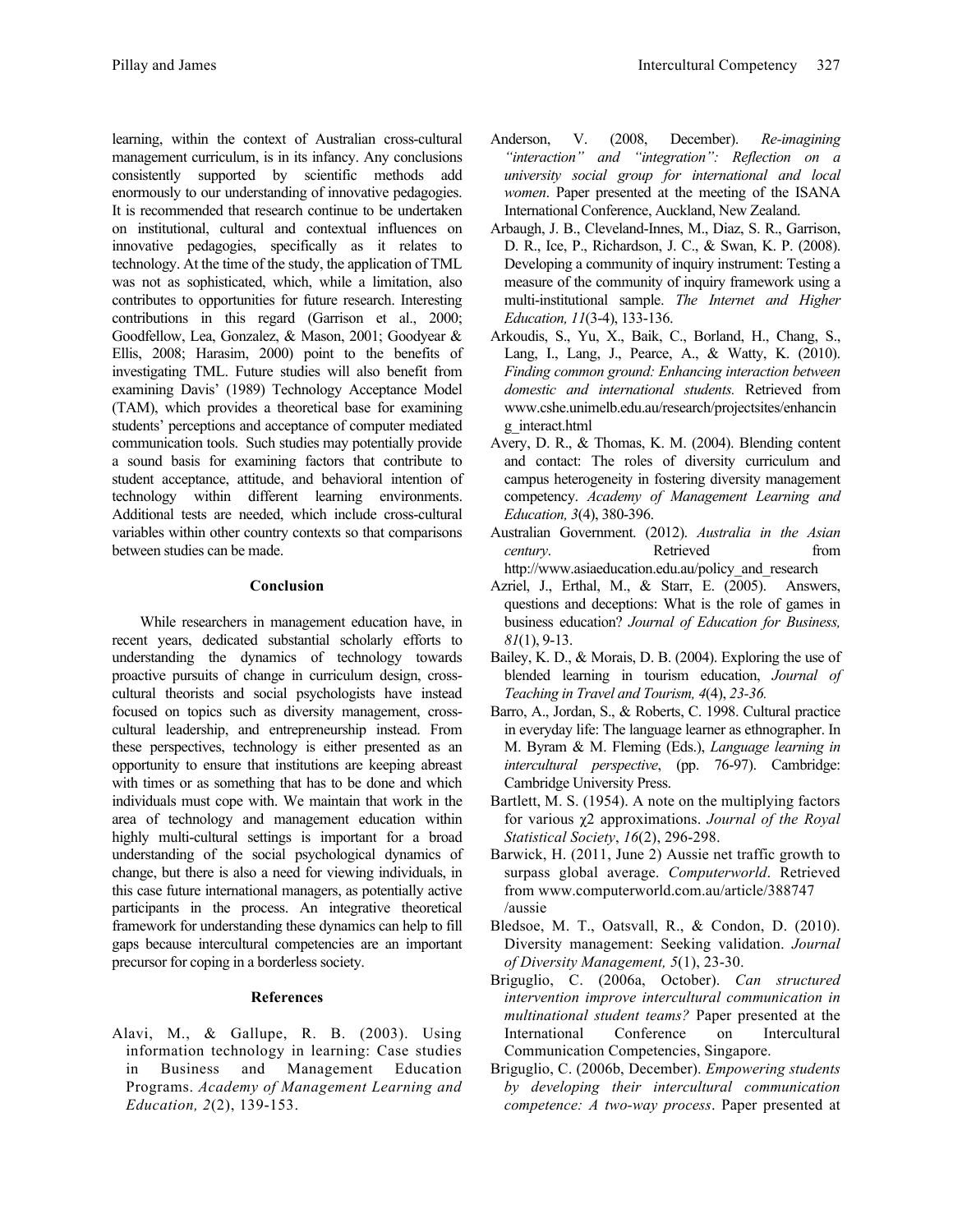the 17th ISANA International Conference, University of New South Wales, Australia.

- Brower, H. H. (2003). On emulating classroom discussion in a distance-delivered obhr course: creating an on-line learning community. *Academy of Management Learning and Education, 2*(1), 22-36.
- Brown, J. S., Collins, A., & Duguid, P. (1989). Situated cognition and the culture of learning. *Educational Researcher*, *18*(1), 32-42.
- Buchan, R., Croson, R., & Dawes, R. (2002) Swift neighbours and persistent strangers: A cross-cultural investigation of trust and reciprocity in social exchange. *The American Journal of Sociology, 108*(1), 168-170.
- Christianson, L., Tiene, D., & Luft, P. (2002) Examining online instruction in undergraduate nursing education, *Distance Education, 23*(2), 213-230*.*
- Davis, F. D. (1989). Perceived usefulness, perceived ease of use, and user acceptance of information technology, *MIS Quarterly, 13*(3), 319-340.
- Deardorff, D. K. (2004). *The identification and assessment of intercultural competence as a student outcome of internationalization at institutions of higher education in the United States.* (Doctoral dissertation). North Carolina State University, Raleigh, NC.
- Deardorff, D. K. (2006). The identification and assessment of intercultural competence as a student outcome of internationalization at institutions of higher education in the United States. *Journal of Studies in International Education*, *10*(3), 241–266.
- Deardorff, D. K. (Ed.). (2009). *The SAGE handbook of intercultural competence*. Thousand Oaks, CA: Sage
- Dewey, J. (1916). *Democracy and education*, NY: The Free Press.
- De George-Walker, L., & Keeffe, M.(2010) Selfdetermined blended learning: A case study of blended learning design. *Higher Education Research and Development*, *29*(1),1-13.
- Duffy, T., & Kirkley, J. R. (2004). *Learner-centered theory and practice in distance education: Cases from higher education*. Mahwah, NJ: Lawrence Erlbaum.
- Dziuban, C. D., Hartman, J. L., & Moskal, P. D. (2004). Blended learning. *Educause Center for Applied Research Bulletin*, *7*(1), 12.
- Egan, M. L., & Bendick, M. (2008). Combining multicultural management and diversity into one course on cultural competence. *Academy of Management Learning & Education*, *7*(3), 387–393.
- Fincher, R., Carter, P., Tombesi, P., Shaw, K., & Martel, A. (2009). Transnational and temporary: Students, community and place-making in central Melbourne. Retrieved from www.transnationalandtemporary.com.au.
- Freeman, M. (1995). Peer assessment by groups of group work. *Assessment and Evaluation in Higher Education, 20*(3), 289–301.
- Garcia, M., Hudgins, C., Musil, C., McTighe, C., Nettles, M. T., Sedlacek, W. E., & Smith, D. G. (2001). *Assessing campus diversity initiatives: A guide for campus practitioners*. Washington, DC: Association of American Colleges and Universities.
- Garrison, D. R., & Anderson, T. (2003). *E-Learning in the 21st century: A framework for research and practice.* London: Routledge.
- Garrison, D. R., Anderson, T., & Archer, W. (2000) Critical inquiry in a text-based environment: Computer conferencing in higher education. *The Internet and Higher Education, 2*(2-3), 87-105.
- Garrison, D. R., & Kanuka, H. (2004). Blended learning: Uncovering its transformative potential in higher education. *The Internet and Higher Education*, 7(2), 95- 105.
- Garrison, D. R., & Arbaugh, J. B. (2007) Researching the community of inquiry framework: Review, issues, and future directions, *The Internet and Higher Education*, *10*(3), 157-172.
- Garrison, D. R., & Vaughan, N. (2008) *Blended learning in higher education***.** San Francisco: Jossey-Bass.
- Getty, J. M., & Getty, R. L. (2003). WebCT as supplement for large classes: How effective is it in improving grades. *Journal of Hospitality and Tourism Education*, *15*(4), 50- 55.
- Goltz, S. M., Hiatapelto, A. B., Reinsch, R. W., & Tyrell, S. K. (2008). Teaching teamwork and problem solving concurrently. *Journal of Management Education, 32*(5), 541-562.
- Goodfellow, R., Lea, M., Gonzalez, F., & Mason, R. (2001) Opportunity and e-quality: Intercultural and linguistic issues in global online learning. *Distance Education, 22*(1), 65-84.
- Goodyear, P., & Ellis, R. (2008) University students' approaches to learning: Rethinking the place of technology, *Distance Education*, *29*(2), 141-152.
- Graham, C. R. (2006) Blended learning systems: Definition, current trends, and future directions. In C. J. Bonk & C. R. Graham (Eds.), *The handbook of blended learning: Global perspectives*, *local designs* (pp. 3-21). San Francisco, CA: Pfeiffer Publishing.
- Harasim, L. (2000). Shift happens: Online education as a new paradigm in learning. *The Internet and Higher Education, 3*(1-2)**,** 41-61.
- Homans, G. C. (1958) Social behavior as exchange, *American Journal of Sociology, 63*(6), 597-606.
- Holtbrugge, D., & Mohr, A. T. (2010). Cultural determinants of learning style preferences. *Academy of Management Learning and Education, 9*(4), 622-637.
- Kaiser, H. (1970). A second generation little jiffy. *Psychometrika, 35*(4)*,* 401-415.
- Kaiser, H. (1974). An index of factorial simplicity. *Psychometrika, 39*(1)*,* 31-36.
- Kayes, C. D. (2002). Experiential learning and its critics: Preserving the role of experience in management learning